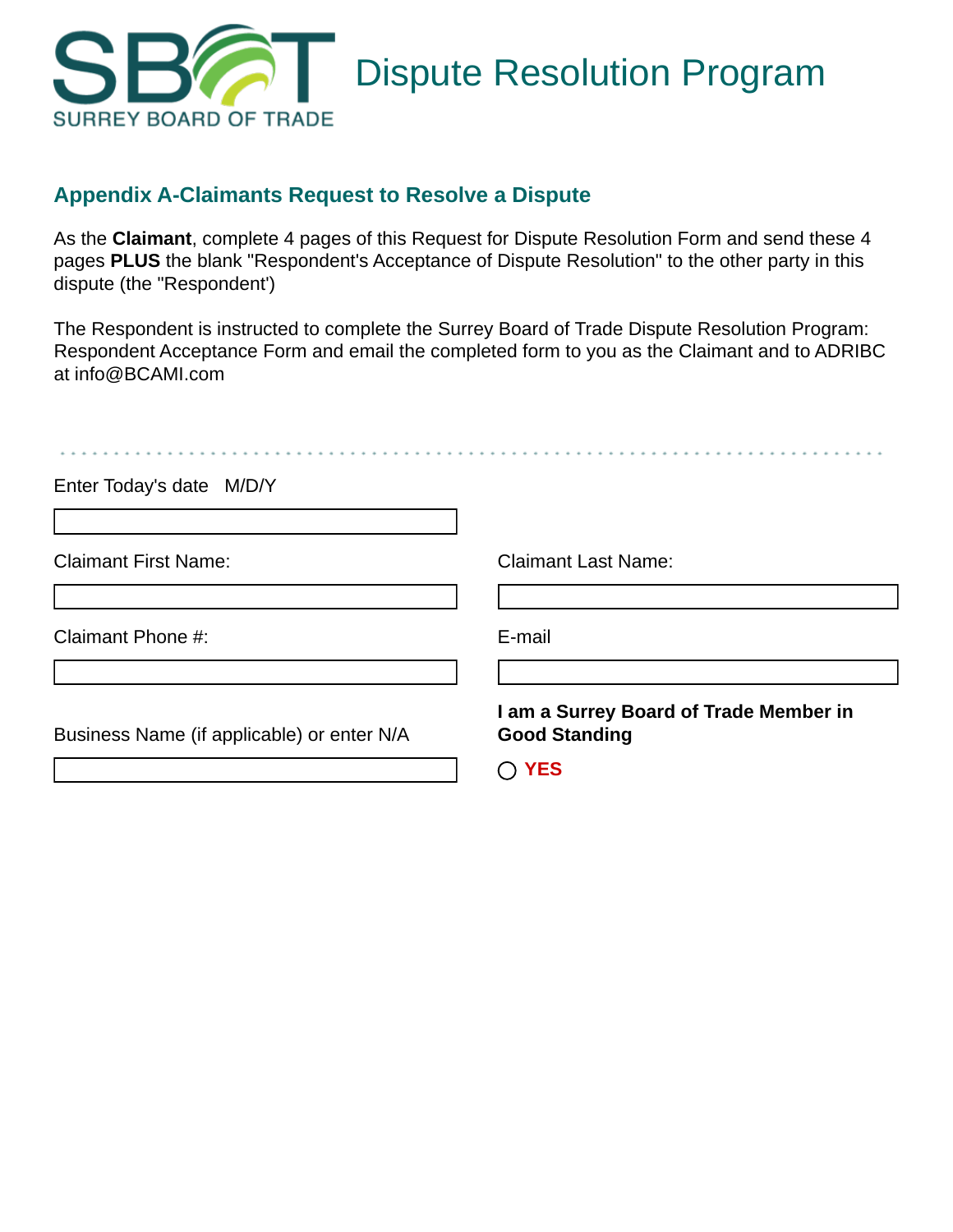Name of person or organization with whom you are having a dispute (For purposes of the Dispute Resolution Process, they are called the 'Respondent'

Respondent's E-mail

### **As the Claimant in this dispute, I am sending a request to:**

- $\bigcirc$  Mediate: to attempt to reach an understanding of our issues with the help of a neutral Mediator, resulting in a non-binding agreement that reflects the terms by which we have agreed to settle our dispute.
- $\bigcap$  Arbitrate: to have a neutral Arbitrator hear evidence from each of us and decide on an award. We agree to be bound by the Arbitrators decision.
- $\bigcirc$  Mediate/Arbitrate (Med/Arb): to mediate our dispute and to arbitrate any issues we are unable to resolve through mediation.

Below is the SBOT Fee Schedule effective September 2017 (Subject to Change) Please select a Dollar Value of your dispute in which you are seeking compensation.

**Please note that as the Claimant, your choice below will set the maximum dollar amount that can be awarded, no matter the type of dispute resolution method chosen.**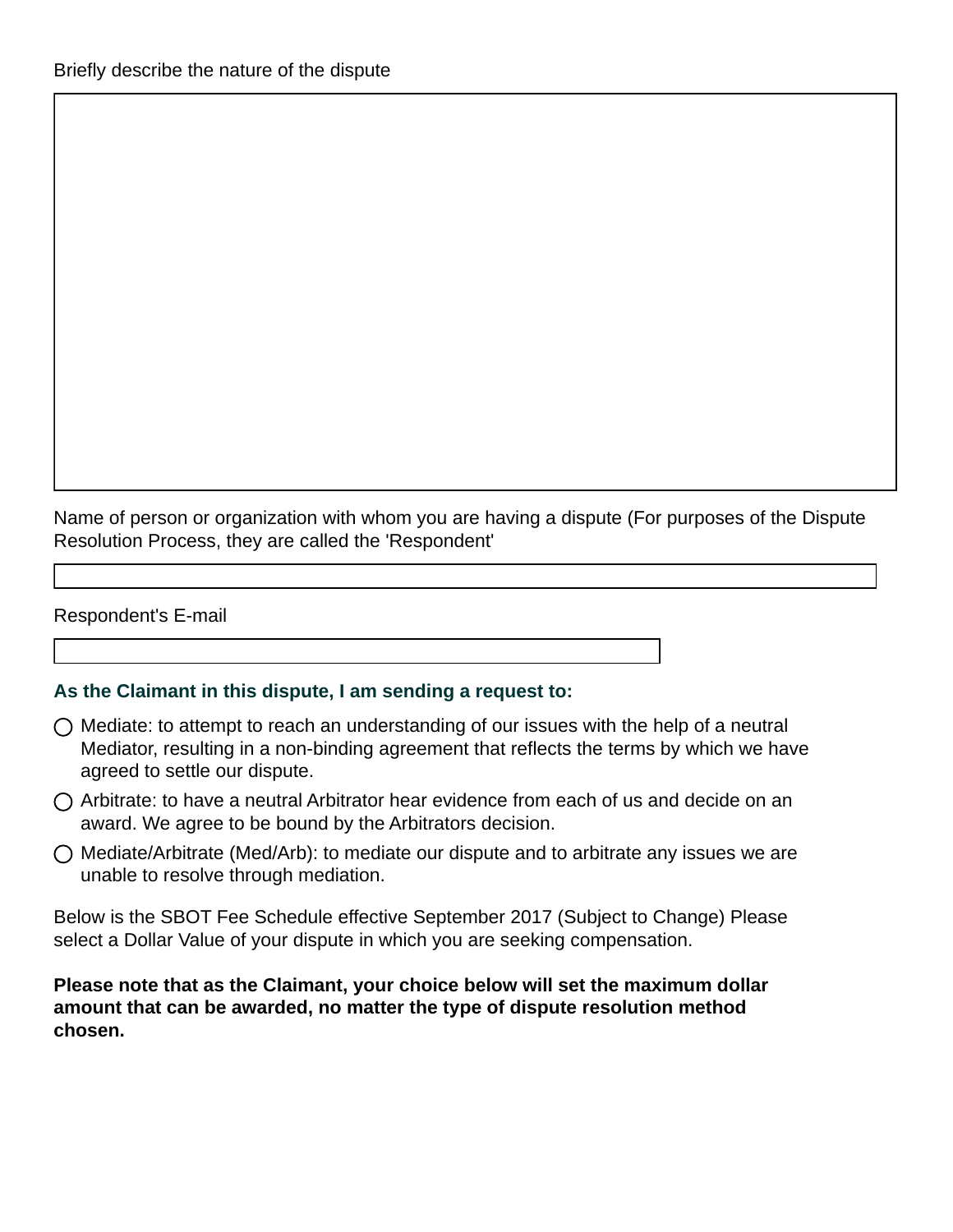Range of Monetary Value of the Dispute: Must Choose **ONE**

- Under \$1,000.00
- $\bigcap$  \$1,001 \$5,000
- $\bigcirc$  \$5,001 \$10,000
- $\bigcap$  \$10,001-\$20,000
- \$20,001-\$30,000
- $\bigcirc$  \$30,001-\$40,000
- $\bigcirc$  \$40,001-\$50,000

Some mediations such as internal workplace conflicts do not have a monetary value attached to the dispute. If you are requesting a mediation that does not have a monetary value then tick this box.

 $\vert \textbf{v} \vert$ 

 $\mathbf{v}$ 

Flat Rate fee is \$450.00 plus \$50.00 Administration Fee

If you are choosing to Mediate **OR** Arbitrate then select the fee in the drop down menu which corresponds with the maximum value you selected above.

If you are choosing to combine mediation **AND** arbitration **(Med/Arb)** then select the fee in the drop down menu which corresponds with the maximum value you selected above

As the Claimant, I selected the maximum dollar value of the dispute from the chart above. I agree to pay one-half the Dispute Resolution and Administration Fee + GST reflected in the applicable Fee schedule

## **YES**

As the Claimant in the Dispute, should I choose to resolve this using arbitration, I agree to pay the additional fee of \$100.00 **should** the Arbitrator decide a site visit/inspection or hearing is required to assist in their decision.

### **YES**

As the Claimant in the Dispute, should I choose to resolve this using arbitration, I agree to be bound by the Arbitrators decision.

## **YES**

## Claimant's Signature: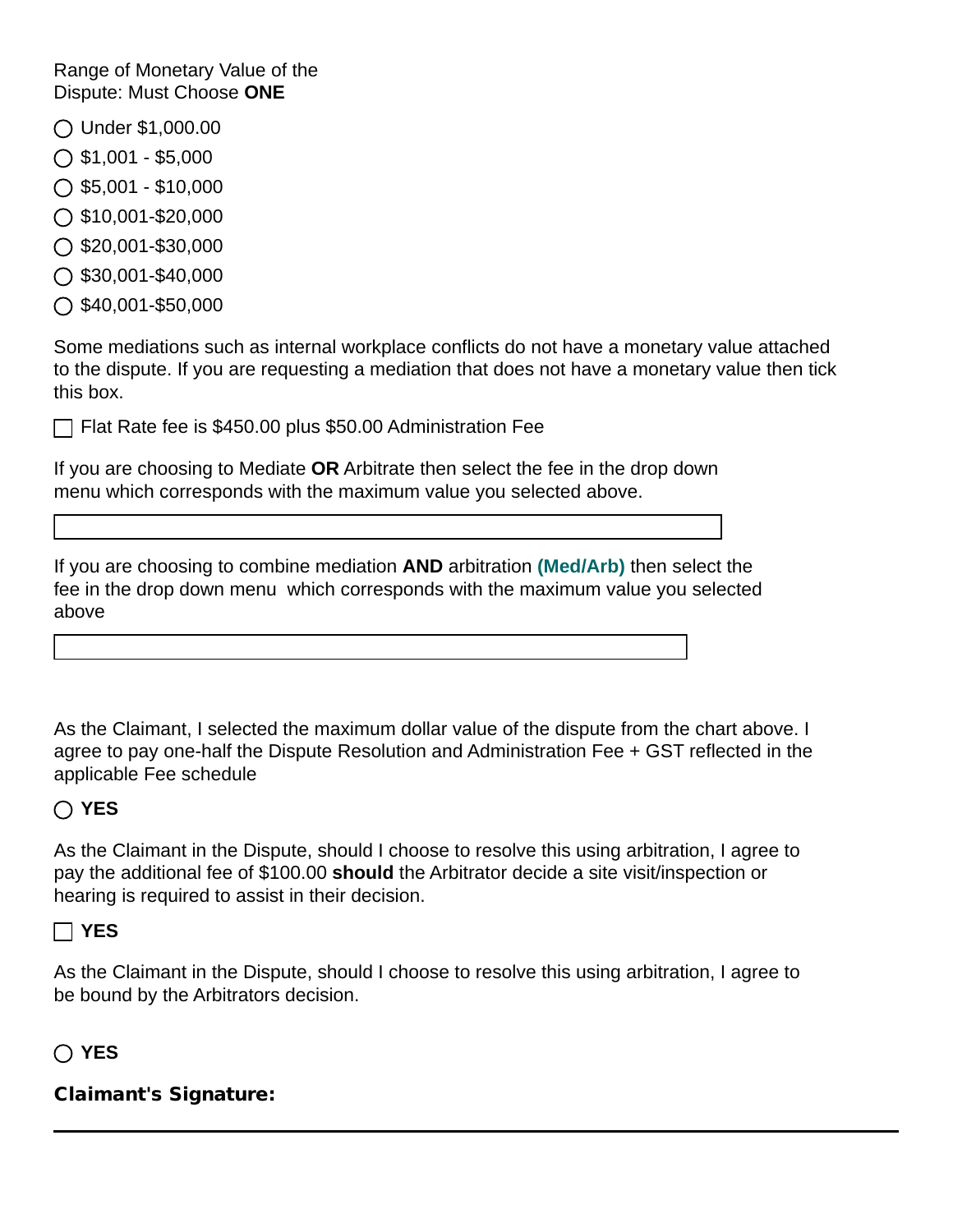**The SBOT Dispute Resolution Program is administered by** 



Enquires please contact ADR Institute of B.C. Hilda Strohan- Office Manager Phone: 604-736-6614 Email: info@bcami.com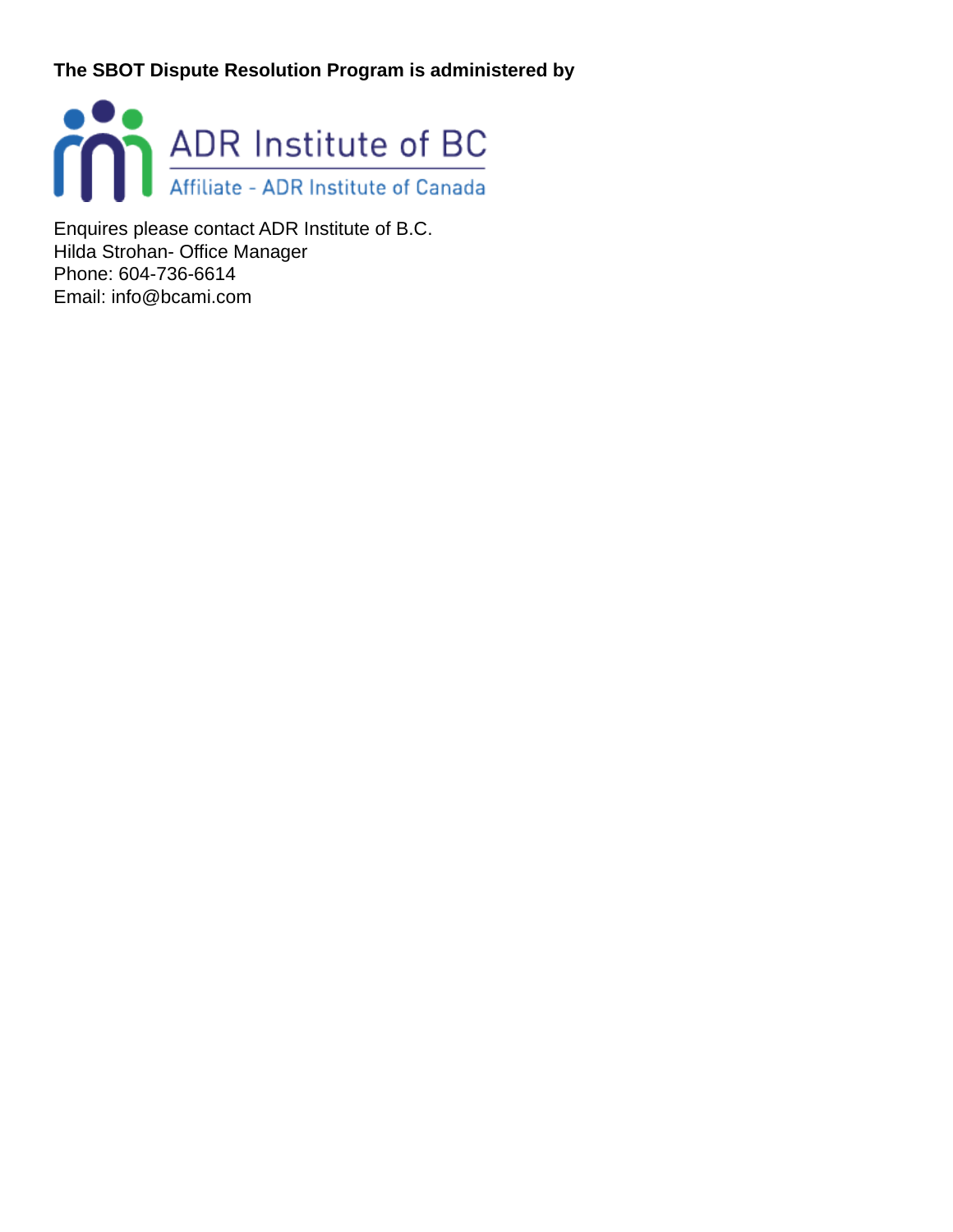

# Surrey Board of Trade Dispute Resolution Program: Appendix B-Respondent's Acceptance of Dispute Resolution

Respondent: Complete this page and send it by email **ALONG** with the Claimants Request to Resolve a Dispute Form **to the Claimant AND to ADRIBC at info@BCAMI.com** 

Enter Today's Date: M/D/Y

Respondent's First Name Respondent's Last Name

Respondent's phone number Respondent's E-mail

Respondent's Business Name (if applicable)

Respondent: Describe your perspective of the dispute described by the Claimant on page 1